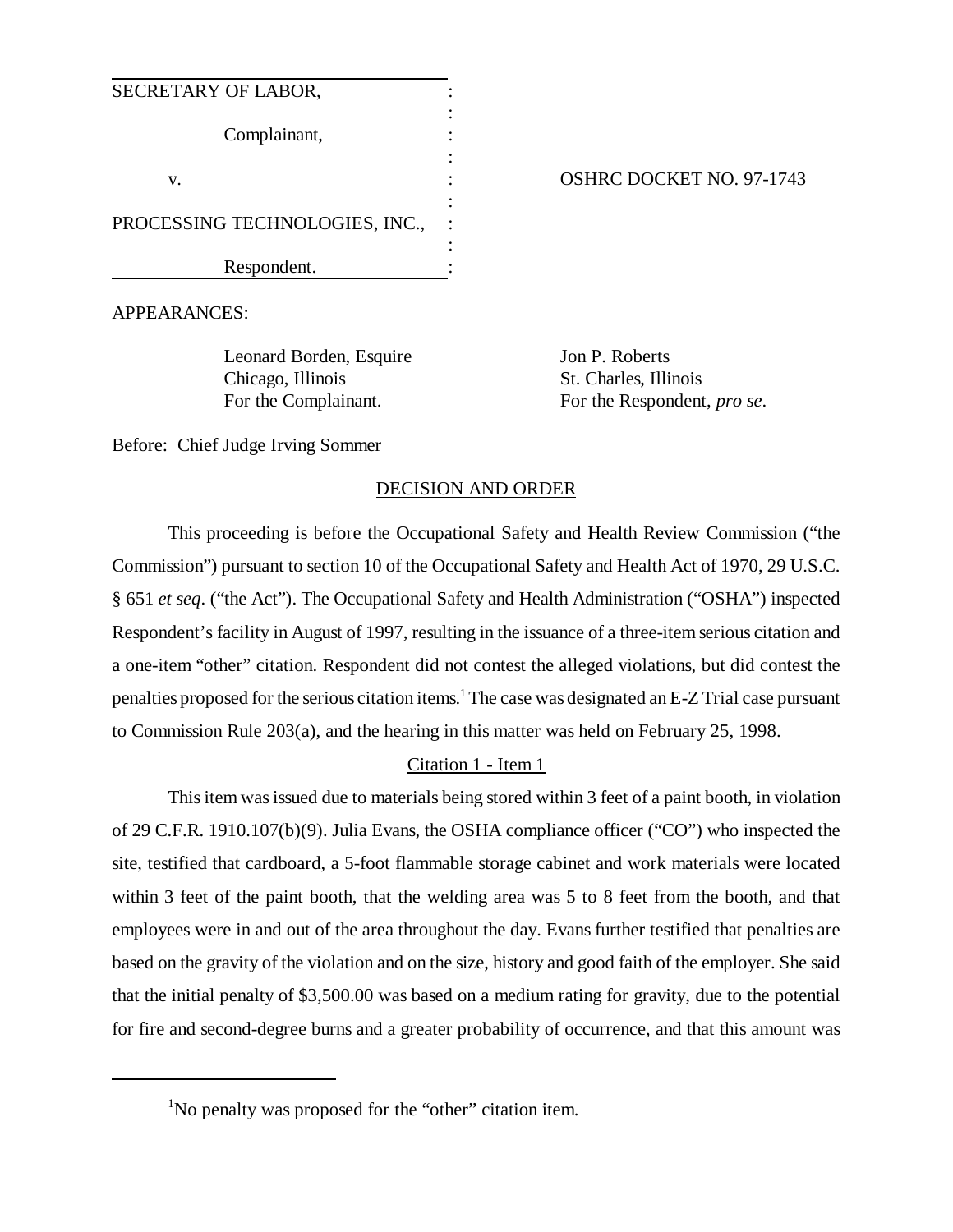reduced by 50 percent because of the employer's small size and the fact that the company had never been inspected before, resulting in a total proposed penalty of \$1,750.00; she also said that no reduction for good faith was given because the company had no written safety program and had not done any air or noise monitoring, and that although the cited condition was corrected while she was there no reduction for abatement was given because of the gravity of the violation. (Tr. 5-12; 18).

Jon Roberts, Respondent's vice-president of manufacturing, testified that his company had been in business since 1988, that it had an excellent safety record, and that its paint booth and sprinkler system setup had been inspected and approved by the local fire department; he further testified that his company was very concerned with employee safety, that it cooperated fully with OSHA, and that all the violations were corrected either while the CO was there or by the required abatement date. Roberts said he was aware of OSHA before the inspection, although he had not read its regulations or materials, and that his company had used basic common sense, including the use of safety equipment, to protect employees. Roberts also said that the company now has a written safety program and has begun keeping the required OSHA log of injuries and illnesses and material safety data sheets; the company also now holds monthly safety meetings, keeps abreast of pertinent safety matters, and posts information in the facility to promote safety awareness. (Tr. 19-28).

Based on the foregoing, it is my conclusion that Respondent is entitled to a further reduction in penalty for good faith. It is clear from the record that before the inspection the company was not in compliance with the cited OSHA standards. However, it is also clear the company is small and inexperienced in OSHA matters, and that despite its lack of pre-inspection compliance it cooperated fully in the inspection and timely corrected all the cited conditions. Moreover, since the inspection the company has adopted a written safety program and has begun holding regular safety meetings, has been keeping abreast of relevant safety matters, and has also been keeping the required OSHA documentation and posting information to foster safety awareness. Finally, Roberts' demeanor as he testified showed that he was genuinely concerned about employee safety, and his testimony as to the company's safety record was not rebutted. On balance, I find that the appropriate resolution of this item is to apply an additional 10 percent reduction to the initial penalty of \$3,500.00, for a total reduction of 60 percent. A penalty of \$1,400.00 is accordingly assessed for this item.

### Citation 1 - Item 2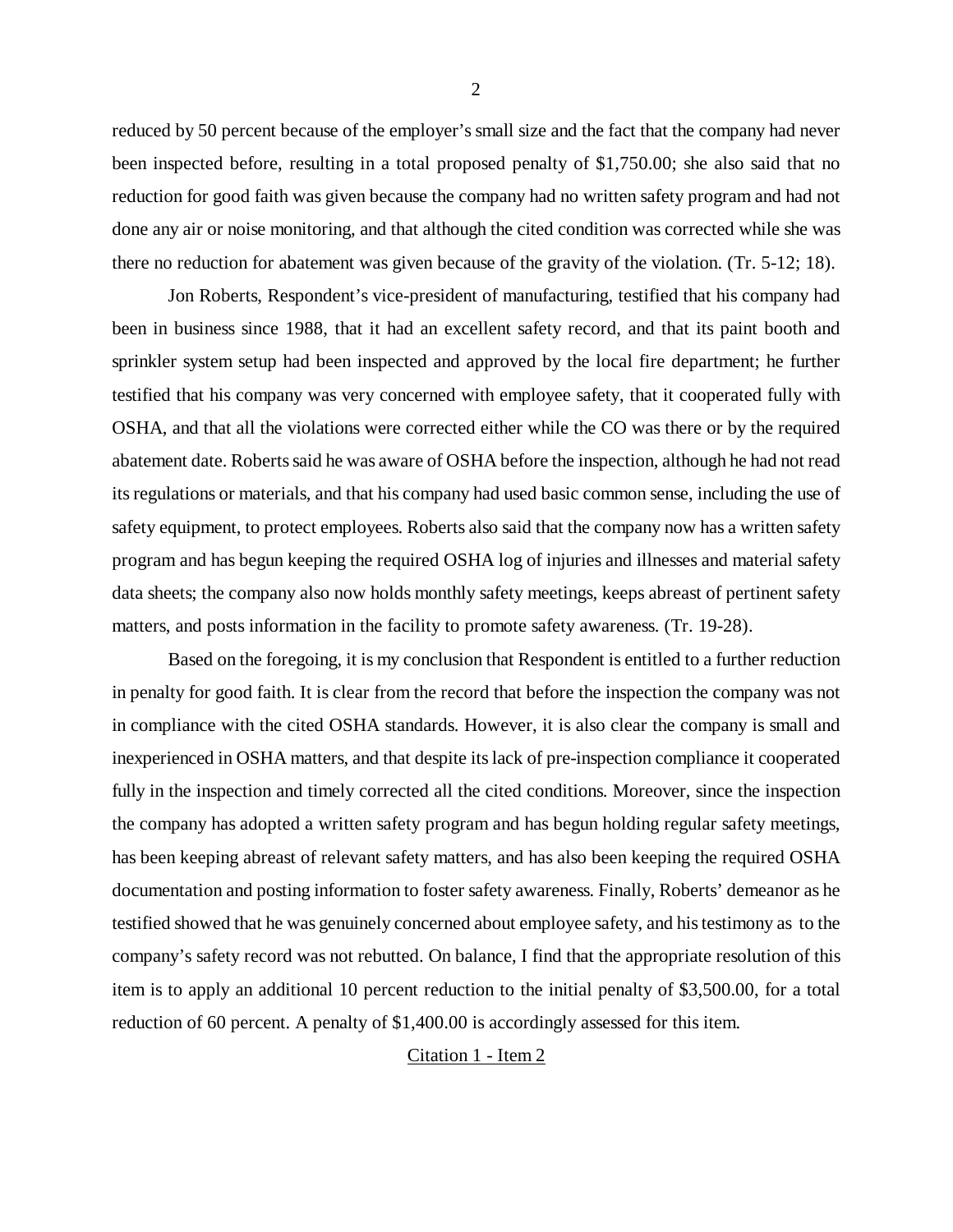This item was issued due to the presence of a 55-gallon drum of waste paint thinner inside the spray booth, in violation of 29 C.F.R. 1910.107( $e$ )(2); the drum was about three-quarters full, and the cover was not secured. CO Evans testified that this was a high gravity, greater probability condition because of the amount of thinner, the potential for fire, and the fact that employees worked in the booth; she further testified that the condition was abated before she left the facility, and that after giving a 50 percent reduction to the initial penalty of \$5,000.00, the proposed penalty was \$2,500.00. (Tr. 12-15; 18). Jon Roberts testified that the waste drum was moved inside the paint booth after the fire department advised the company that it had to be kept in an enclosed area; Roberts also testified that the fire department had approved the drum's location inside the booth. (Tr. 21). Based on this testimony and the same factors noted above, a 10 percent reduction is applied to the initial penalty of \$5,000.00. A penalty of \$2,000.00 is therefore assessed for this item.

#### Citation 1 - Item 3

This item was issued due to a horizontal band saw that had a partially unguarded blade, in violation of 29 C.F.R. 1910.213(i)(1), that employees used to cut different sizes of stock steel. CO Evans testified that the saw was a hazard as employees could be 3 to 6 inches from the unguarded part of the blade when sawing smaller pieces of stock, which could result in serious injuries such as cuts or amputations; the CO also testified that the condition was of medium gravity and lesser probability, based on the possible types of injuries, the various sizes of stock, and how often the saw was used, and that a 50 percent reduction was given to the initial penalty of \$2,000.00 for a proposed penalty of \$1,000.00. (Tr.16-18). Jon Roberts testified that when the saw was purchased it did not come with a guard like the one the CO advised was required. He further testified that he had been in the same business for 20 years and had never seen such a guard; however, after learning what was required, the company contacted the manufacturer, purchased the guard, and put it into use within the abatement period. (Tr. 22). On the basis of the record as a whole, and for the reasons set out in item 1, *supra*, a 10 percent reduction is applied to the initial penalty; consequently, a penalty of \$800.00 is assessed for this item.

#### Conclusions of Law

1. Respondent Processing Technologies, Inc., is engaged in a business affecting commerce and has employees within the meaning of section 3(5) of the Act. The Commission has jurisdiction of the parties and of the subject matter of the proceeding.